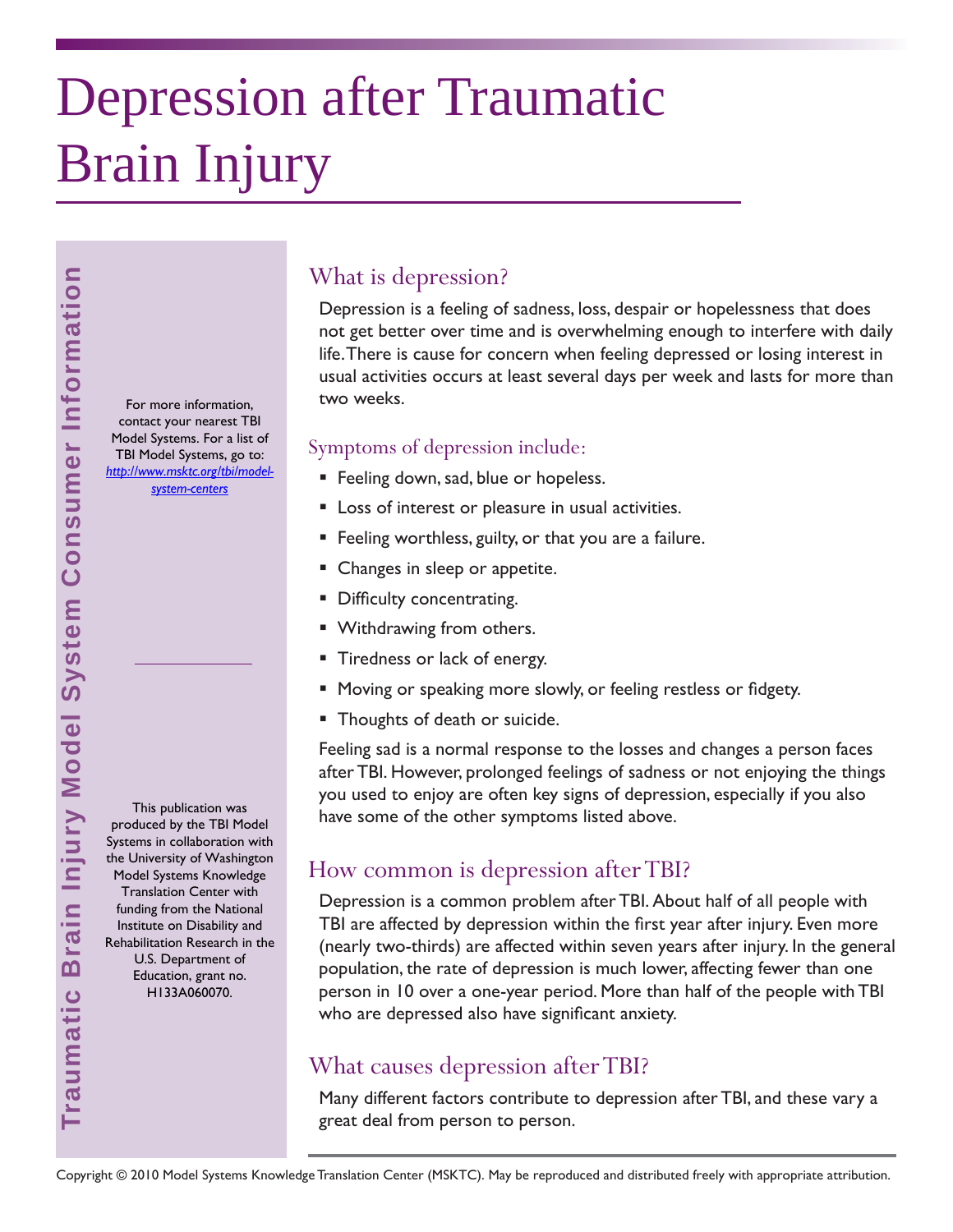#### **Physical changes in the brain due to injury.**

Depression may result from injury to the areas of the brain that control emotions. Changes in the levels of certain natural chemicals in the brain, called neurotransmitters, can cause depression.

- **Emotional response to injury.** Depression can also arise as a person struggles to adjust to temporary or lasting disability, losses or role changes within the family and society.
- **Factors unrelated to injury.**

Some people have a higher risk for depression due to inherited genes, personal or family history, and other influences that were present before the brain injury.

# What can be done about depression after TBI?

**Depression and the proper state of the brain in the levels of certain nat the brain, called neurotral dependence to the brain Interval dependence of the consumer of the motion of the motion of the motion of the motion of** If you have symptoms of depression, it is important to seek professional help as soon as possible, preferably with a health care provider who is familiar with TBI. Depression is not a sign of weakness, and it is not anyone's fault. Depression can be a medical problem, just like high blood pressure or diabetes. You cannot get over depression by simply wishing it away, using more willpower or "toughening up." It is best to get treatment early to prevent needless suffering and worsening symptoms.

If you have thoughts of suicide, get help right away. **If you have strong thoughts of suicide and a suicide plan, call a local crisis line, 911, the 24-hour National Crisis Hotline at 800-273-8255, or go to an emergency room immediately**.

The good news is that certain antidepressant medications and psychotherapy (counseling) treatments, or a combination of the two, can help most people who have depression.

# **Medications**

Antidepressant medications work by helping to re-balance the natural chemicals (called neurotransmitters) in the brain. Antidepressants are not "addictive."

It is also important to know that even if antidepressants help with depression, they usually do not have to be taken forever. Sometimes a medication can help re-balance the brain's chemistry and can eventually be discontinued (for example, after 6-12 months). However, each person's situation is unique, and both taking and discontinuing antidepressants should always be done under a doctor's supervision.

In addition to helping with mood, antidepressants can also help with the other symptoms of depression, such as low energy, poor concentration, poor sleep and low appetite. Some antidepressants can also help with anxiety symptoms.

There are many different types or "classes" of antidepressant medications. Studies of depression in TBI have found that some classes may work better than others.

- **Selective serotonin reuptake inhibitors, commonly called SSRIs**, have been found to be the most effective antidepressants for people with TBI. Specifically, sertraline  $(Zoloft@)$ and citalopram (Celexa®) may have the fewest side effects and may even improve cognition (thinking ability).
- **Serotonin-norepinephrine reuptake inhibitors, or SNRIs**, such as venlafaxine (Effexor®) are newer drugs that also may be a good option for people with TBI.
- Some types of antidepressants should be **avoided** in most cases because they have side effects that can cause problems in people with TBI. These include monoamine oxidase inhibitors (MAOIs). Tricyclic antidepressants (TCAs) are often used safely at low doses for sleep or pain, but may cause side effects at higher doses.

After starting antidepressants, it can take a few weeks to feel better. Sometimes your physician will need to change the dose over time or switch to a different medication if one doesn't work well enough. In some cases, two different antidepressants can be used together if a single medication is not effective.